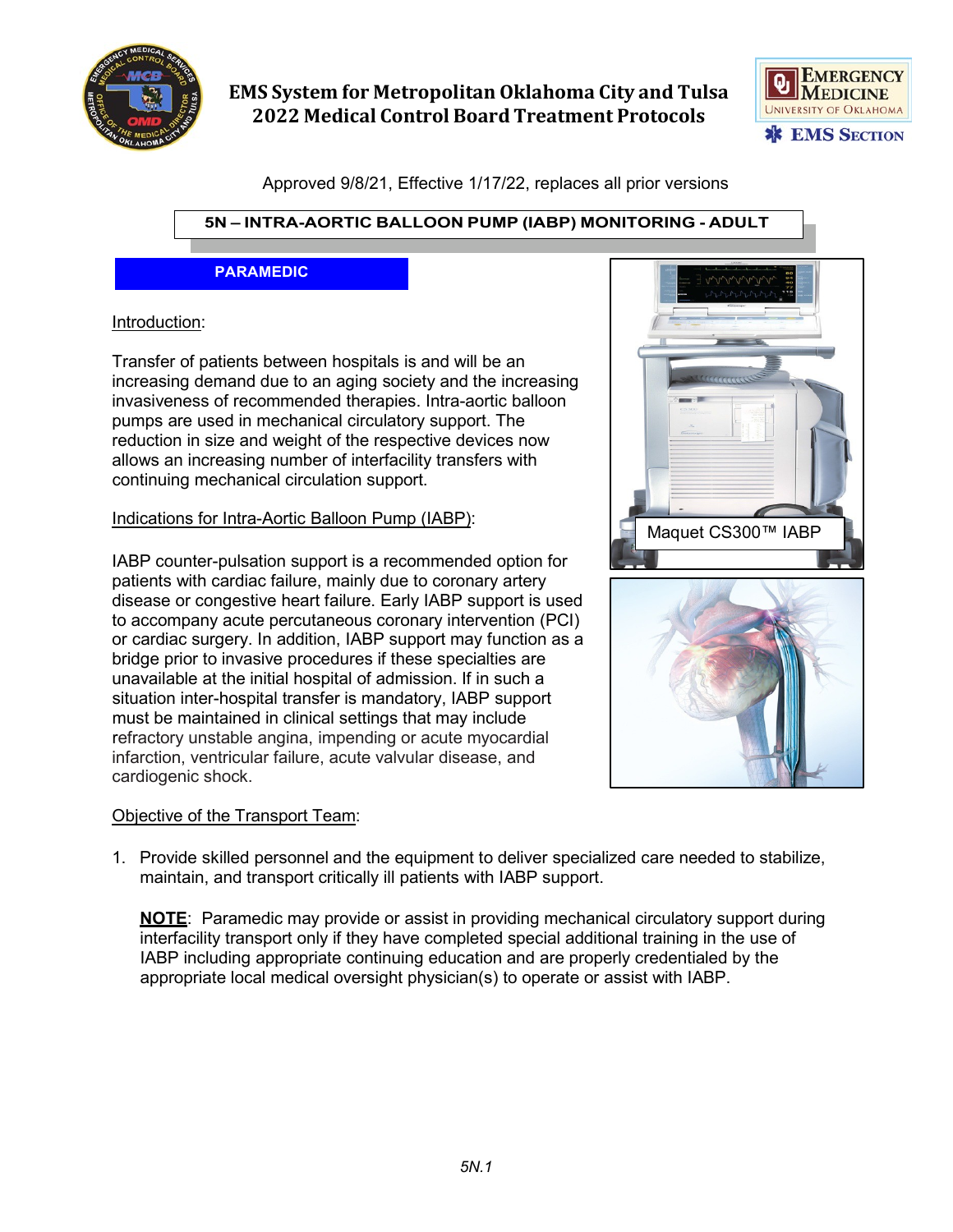



Approved 9/8/21, Effective 1/17/22, replaces all prior versions

### **Protocol 5N: Intra – Aortic Balloon Pump Monitoring (IABP) – Adult, cont.**

### Before transport of the patient:

- 1. Together with physician, nurse, or cardiovascular technical staff (as appropriate), ensure that intra-aortic balloon catheter is properly secured, check intra-aortic balloon insertion site for bleeding or drainage, confirm adequacy of distal pulses and perfusion, and record pretransport intra-aortic balloon pump settings.
	- **NOTE**: IT MAY BE NECESSARY TO USE A DOPPLER STETHOSCOPE TO CONFIRM PULSATILE FLOW IF CARDIOGENIC SHOCK IS SEVERE.
- 2. Measure and record augmented systolic, mean, and diastolic blood pressure in addition to standard vital signs.
- 3. If the transport is not accompanied by a physician or nurse, obtain written order for intraaortic balloon pump settings to be used enroute.
	- **NOTE**: IF YOU ARE NOT FAMILIAR WITH THE TYPE OF INTRA-AORTIC BALLOON PUMP BEING USED, OR DO NOT FEEL COMFORTABLE WITH THE INTRA-AORTIC BALLOON PUMP SETTINGS PRESCRIBED BY THE SENDING PHYSICIAN, DO NOT ATTEMPT TRANSPORT. CONTACT ON-LINE MEDICAL CONTROL FOR FURTHER INSTRUCTIONS.
- 4. Ensure that the intra-aortic balloon pump being used is properly functioning, that an acceptable ECG trigger is present, and that all settings are correct.

#### During transport of the patient:

- 1. Connect IABP power cable to the ambulance power supply during transport. The battery gauge of the IABP is in the right lower corner of the console screen.
- 2. Continuously monitor augmented systolic, mean, and diastolic blood pressure in addition to standard vital signs.
- 3. In the event of mechanical failure, and the patient remains stable, attempt to identify and correct the problem.
- 4. In the event of a clinical emergency, and a physician, nurse practitioner, or physician surrogate IS present, assist with intra-aortic balloon pump management on request, and contact on-line medical control (or duly authorized agent) as soon as possible (without compromising patient safety).
- 5. In the event of a clinical emergency, and a physician, nurse practitioner, or physician surrogate is **NOT** present, proceed with cardiopulmonary resuscitation as indicated, and contact on-line medical control as soon as possible (without compromising patient safety).

• **NOTE**: CARDIOPULMONARY RESUSCITATION AND DEFIBRILLATION MAY BE PERFORMED WHILE THE INTRA-AORTIC BALLOON PUMP IS FUNCTIONING.

#### After transport of the patient:

Record type and model of intra-aortic balloon pump used, settings employed in-transport, and augmented systolic, mean and diastolic blood pressures obtained post-transport, as well as any changes in patient condition, modifications in intra-aortic balloon pump settings, and unusual incidents occurring enroute.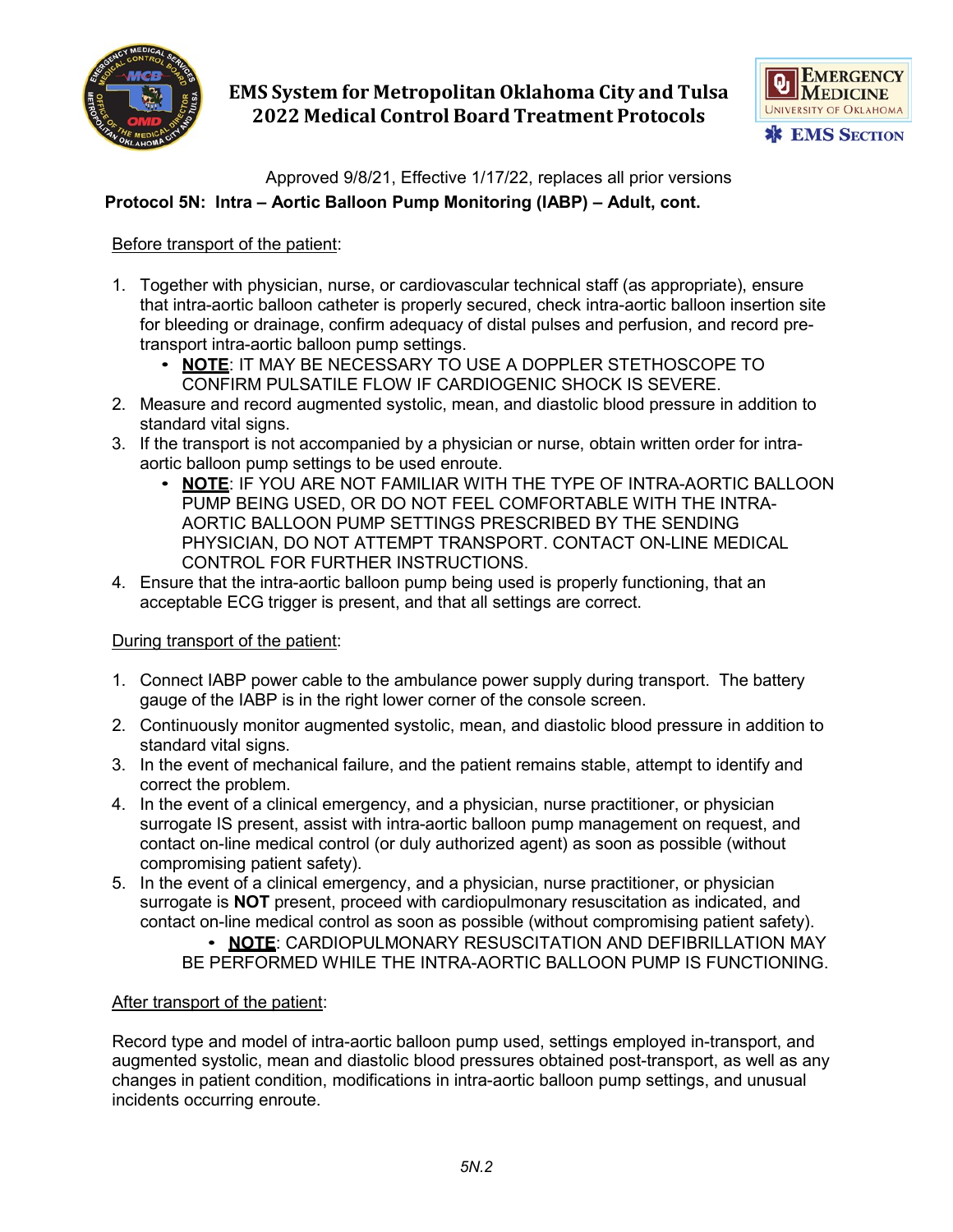



Approved 9/8/21, Effective 1/17/22, replaces all prior versions

### **Protocol 5N: Intra – Aortic Balloon Pump Monitoring (IABP) – Adult, cont.**

Troubleshooting the Maquet CS300™ IABP – (see protocol Special Note):

# CHANGING THE HELIUM TANK



Fully close helium tank valve clockwise.



Slowly loosen yoke T-handle counterclockwise.

Fully tighten yoke T-handle

clockwise.



Remove helium tank.



Replace washer, if available.



Verify full helium level via indicator on monitor display.



Install fresh helium tank.

Note: Once the helium alarm sounds, there are 24 Autofills remaining in tank.



Slowly open helium tank valve counterclockwise.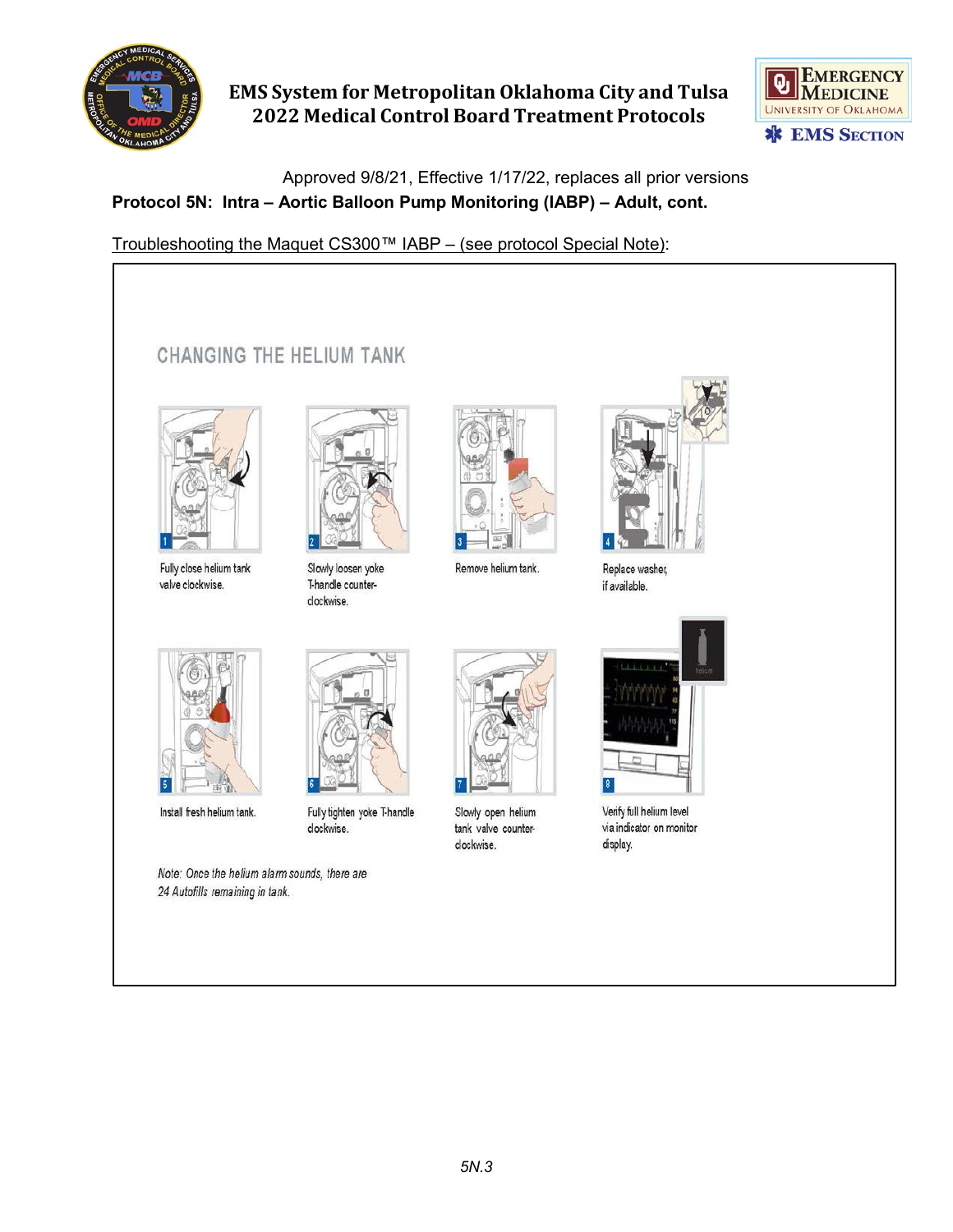



Approved 9/8/21, Effective 1/17/22, replaces all prior versions

## **Protocol 5N: Intra – Aortic Balloon Pump Monitoring (IABP) – Adult, cont.**

Troubleshooting the Maquet CS 300™ IABP, cont:

| <b>Augmentation Below Limit Set</b>                |                                                                       | <b>Autofill Failure</b>                           |                                                                                      |  |
|----------------------------------------------------|-----------------------------------------------------------------------|---------------------------------------------------|--------------------------------------------------------------------------------------|--|
| 116<br>AUG.<br>$A$ or $\alpha$<br>120 AUG. ALARM   | <b>Bock</b>                                                           |                                                   |                                                                                      |  |
| Probable Cause                                     | <b>Corrective Action</b>                                              | Probable Cause                                    | <b>Corrective Action</b>                                                             |  |
| Hemodynamic status has<br>changed: ↑HR, ↓SV, ↓MAP. | Treat patient, adjust alarm<br>limit as appropriate.                  | IAB disconnected.                                 | Attach IAB catheter.                                                                 |  |
| Alarm limit set too high.                          | Press AUG. ALARM key,                                                 | Helium tank is closed.                            | Open helium tank.                                                                    |  |
|                                                    | change limit.                                                         | Helium tank is empty.                             | Change helium tank.                                                                  |  |
|                                                    |                                                                       | Incorrect IAB catheter<br>extender tubing length. | Ensure only one IAB<br>catheter extender tubing<br>is connected from IAB to<br>pump. |  |
| <b>ALARMS</b><br><b>Check IAB Catheter</b>         |                                                                       | <b>IAB Disconnected</b>                           |                                                                                      |  |
|                                                    |                                                                       |                                                   |                                                                                      |  |
| START                                              |                                                                       |                                                   |                                                                                      |  |
| Probable Cause                                     | <b>Corrective Action</b>                                              | Probable Cause                                    | <b>Corrective Action</b>                                                             |  |
| Kink in IAB catheter or tubing.                    | Relieve kink if possible,<br>press START.                             | IAB catheter or<br>extender tubing is             | Reattach IAB,<br>press START.                                                        |  |
| Membrane has not completely<br>unfolded.           | Manually inflate and<br>deflate IAB.                                  | disconnected.                                     |                                                                                      |  |
| IAB remains in sheath.                             | Check the markings<br>of the IAB and withdraw<br>sheath if indicated. |                                                   |                                                                                      |  |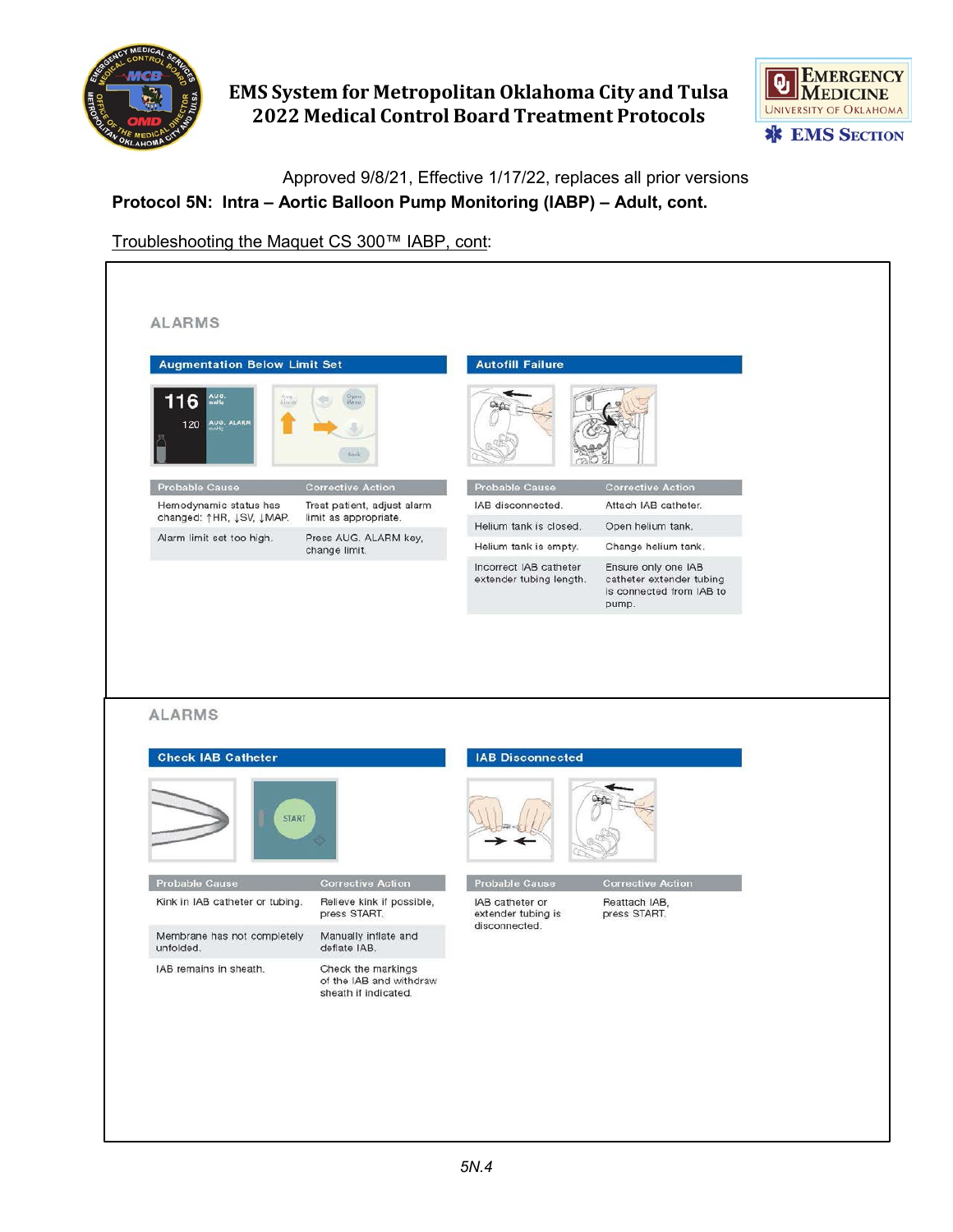



ı

Approved 9/8/21, Effective 1/17/22, replaces all prior versions

### **Protocol 5N: Intra – Aortic Balloon Pump Monitoring (IABP) – Adult, cont.**

### Troubleshooting the Maquet CS300™ IABP, cont:

| <b>Prolonged Time in Standby</b>                                             |                                                                                                                                                                                     | Rapid Gas Loss or Leak in IAB Circuit                                                                                                                                                                   |                                                                                                                                                                                                      |
|------------------------------------------------------------------------------|-------------------------------------------------------------------------------------------------------------------------------------------------------------------------------------|---------------------------------------------------------------------------------------------------------------------------------------------------------------------------------------------------------|------------------------------------------------------------------------------------------------------------------------------------------------------------------------------------------------------|
| 22 min in<br>Standby<br><b>IAB STATUS</b><br><b>Expecting of</b>             | <b>START</b>                                                                                                                                                                        | check tubing<br>for blood                                                                                                                                                                               | <b>START</b>                                                                                                                                                                                         |
| <b>Probable Cause</b>                                                        | <b>Corrective Action</b>                                                                                                                                                            | Probable Cause                                                                                                                                                                                          | <b>Corrective Action</b>                                                                                                                                                                             |
| IABP has been in STANDBY<br>mode for an extended period<br>of time.          | Verify whether it is<br>appropriate to<br>resume pumping.                                                                                                                           | Gas loss has been detected<br>in IAB circuit.                                                                                                                                                           | If blood observed - STOP<br>pumping. Prepare for removal<br>of IAB.                                                                                                                                  |
|                                                                              |                                                                                                                                                                                     |                                                                                                                                                                                                         | If blood is not observed,<br>verify connections<br>are leak-free.                                                                                                                                    |
|                                                                              |                                                                                                                                                                                     |                                                                                                                                                                                                         | With Rapid Gas Loss, resume<br>pumping by pressing START key.                                                                                                                                        |
|                                                                              |                                                                                                                                                                                     |                                                                                                                                                                                                         | With Leak in IAB Circuit, press IAB                                                                                                                                                                  |
|                                                                              |                                                                                                                                                                                     |                                                                                                                                                                                                         | FILL key for 2 seconds to<br>initiate an AUTOFILL, then resume<br>pumping by pressing START key.                                                                                                     |
|                                                                              |                                                                                                                                                                                     |                                                                                                                                                                                                         |                                                                                                                                                                                                      |
| <b>ALARMS</b><br>Unable to Calibrate IAB Optical Sensor                      |                                                                                                                                                                                     | IAB Optical Sensor Calibration Expired                                                                                                                                                                  |                                                                                                                                                                                                      |
| Probable Cause<br>Patient's pulse pressure is<br>inadequate for calibration. | <b>Corrective Action</b><br>When patient's pulse<br>pressure improves, press<br>ZERO PRESSURE key<br>for 2 seconds while the IABP<br>is assisting.<br>Provide alternate A.P. source | Probable Cause<br>A calibration update has<br>been intentionally post-<br>poned because either<br>patient's mean arterial<br>pressure may be too low<br>to pause assist or less<br>than 15 minutes have | <b>Corrective Action</b><br>Assess patient to<br>determine if a brief pause<br>in assist would be toler-<br>ated, and if so, press<br>ZERO PRESSURE key for<br>2 seconds while IABP is<br>assisting. |
|                                                                              | $(i.e.:$ radial).                                                                                                                                                                   | elapsed since last<br>calibration.                                                                                                                                                                      | Provide alternate A.P.<br>source (i.e.: radial).                                                                                                                                                     |
| Extender tubing or balloon                                                   | Relieve restriction.                                                                                                                                                                | Pump is either in                                                                                                                                                                                       | Verify that IAB FILL mode                                                                                                                                                                            |
| catheter may be restricted.                                                  | Attempt calibration by<br>pressing ZERO PRESSURE                                                                                                                                    | STANDBY or the IAB FILL<br>mode is set to MANUAL.                                                                                                                                                       | is set to AUTO.<br>Resume pumping, then                                                                                                                                                              |